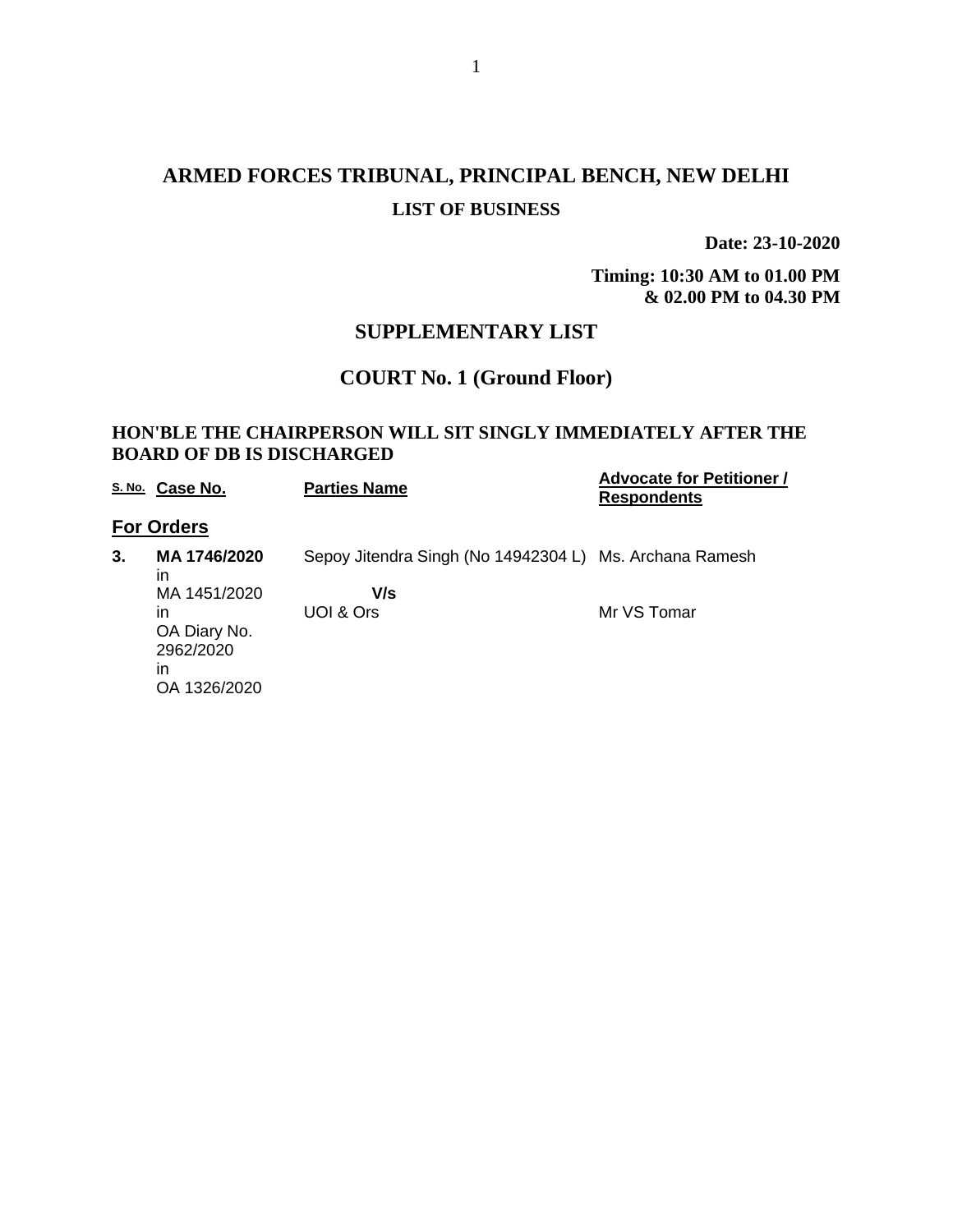# **ARMED FORCES TRIBUNAL, PRINCIPAL BENCH, NEW DELHI LIST OF BUSINESS**

**Date: 23-10-2020**

#### **Timing: 10:30 AM to 01.00 PM & 02.00 PM to 04.30 PM**

## **COURT No. 1 (Ground Floor)**

#### **CORAM:**

### **HON'BLE THE CHAIRPERSON HON'BLE LT. GEN. P.M. HARIZ**

#### **MATTERS ALREADY SCHEDULED FOR 23.10.2020 EXCEPT ADMISSION MATTERS STANDS ADJOURNED TO 29.01.2021**

|    | S. No. Case No.                        | <b>Parties Name</b>                                  | <b>Advocate for Petitioner /</b><br><b>Respondents</b> |
|----|----------------------------------------|------------------------------------------------------|--------------------------------------------------------|
|    | <b>ADMISSION MATTERS</b>               |                                                      |                                                        |
| 1. | OA 424/2019                            | Sub Aman Singh Rathore (Retd) (JC<br>450808P)<br>V/s | Mr Mohan Kumar & Associates                            |
|    |                                        | UOI & Ors.                                           | Mr SD Windlesh for R 1-4, None<br>for $R-5$            |
| 2. | OA 1536/2020<br>with                   | Lt Col Anil Kumar IC-62186X                          | Mr Ankur Chhibber                                      |
|    | MA 1784/2020                           | V/s                                                  |                                                        |
|    |                                        | UOI & Ors.                                           | None                                                   |
| 3. | OA 1541/2020<br>with<br>MA 1788/2020 & | CDR Ishwar Chandra Sharma (40609<br>T) & Ors.        | Mr Anil Srivastava                                     |
|    | 1789/2020                              | V/s                                                  |                                                        |
|    |                                        | UOI & Ors.                                           | None                                                   |
| 4. | OA 1542/2020                           | Ex LNK/DSC Shrirang Nashi<br>(2592719Y)              | Me U S Maurya                                          |
|    |                                        | V/s                                                  |                                                        |
|    |                                        | UOI & Ors.                                           | None                                                   |
| 5. | OA 1543/2020                           | Ex Sep/DSC Gyan Singh (4070354Y)                     | Mr U S Maurya                                          |
|    |                                        | V/s                                                  |                                                        |
|    |                                        | UOI & Ors.                                           | None                                                   |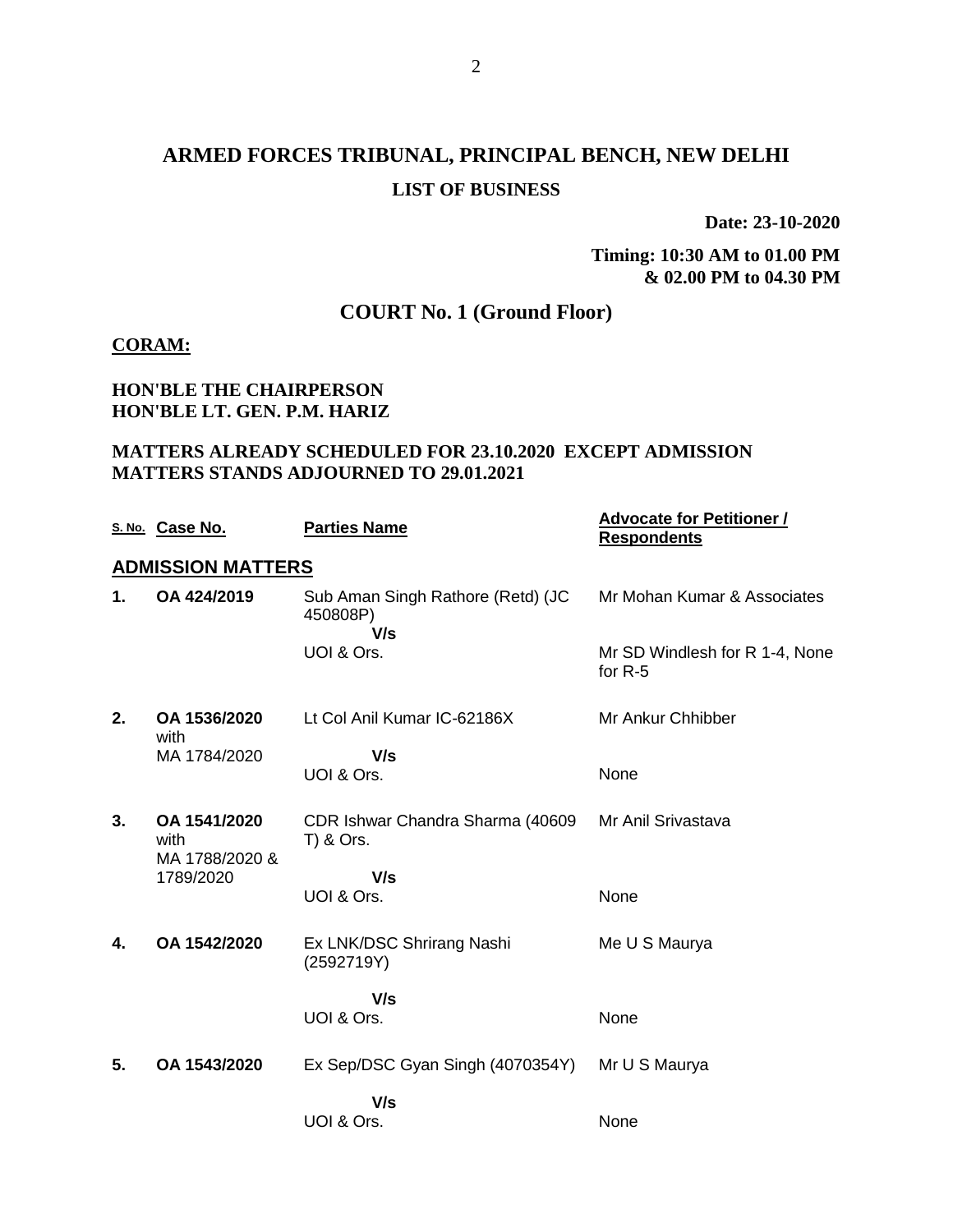| 6.  | OA 1544/2020<br>with<br>MA 1790/2020 | Lt Col Girish Shyam Dewasthaly (IC-<br>55136K)  | Mr Ankur Chhibber                           |
|-----|--------------------------------------|-------------------------------------------------|---------------------------------------------|
|     |                                      | V/s                                             |                                             |
|     |                                      | UOI & Ors.                                      | None                                        |
| 7.  | OA 1545/2020                         | Ex Swr Gaurav Tomar (15505200-P)                | Mr. Subhash Chand Tomar                     |
|     |                                      | V/s<br>UOI & Ors.                               | None                                        |
| 8.  | OA 1546/2020                         | Brig Suresh Gupta TC-31576Y                     | Mr Indra Sen Singh & Ms Kirtika<br>Chhatwal |
|     |                                      | V/s<br>UOI & Ors.                               | None                                        |
| 9.  | OA 1547/2020<br>with                 | 8284 Sqn Ldr R. K Gupta & Ors.                  | Mr. Anil Srivastava & Associates            |
|     | MA 1791/2020 &<br>1792/2020          | V/s<br>UOI & Ors.                               | None                                        |
| 10. | OA 1548/2020                         | Ex Sep/DSC R Chinnasamy (No<br>10452847K)       | Mr U S Maurya                               |
|     |                                      | V/s                                             |                                             |
|     |                                      | UOI & Ors.                                      | Ms Suman Chauhan                            |
| 11. | OA 1549/2020                         | Sqn Ldr Anu Vashisht (30345-R)<br>(Released)    | Ms. Garima Sachdeva                         |
|     |                                      | V/s                                             |                                             |
|     |                                      | UOI & Ors.                                      | None                                        |
| 12. | OA 1550/2020<br>with<br>MA 1796/2020 | MS-13382N Maj Dr Sathyanarayan S<br>(Retd.)     | Mr. Ajit Kakkar & Associates                |
|     |                                      | V/s                                             |                                             |
|     |                                      | UOI & Ors.                                      | None                                        |
| 13. | OA 1551/2020<br>with                 | Ex Sep Rajiv Kumar (6395811-X)                  | Ms. Archana Ramesh                          |
|     | MA 1797/2020                         | V/s<br>UOI & Ors.                               | None                                        |
| 14. | OA 1552/2020                         | Ex Hony Fg Offr Satyaveer Yadav<br>$(636908-A)$ | Mr. A K Trivedi & Associates                |
|     |                                      | V/s<br>UOI & Ors.                               | None                                        |
|     |                                      |                                                 |                                             |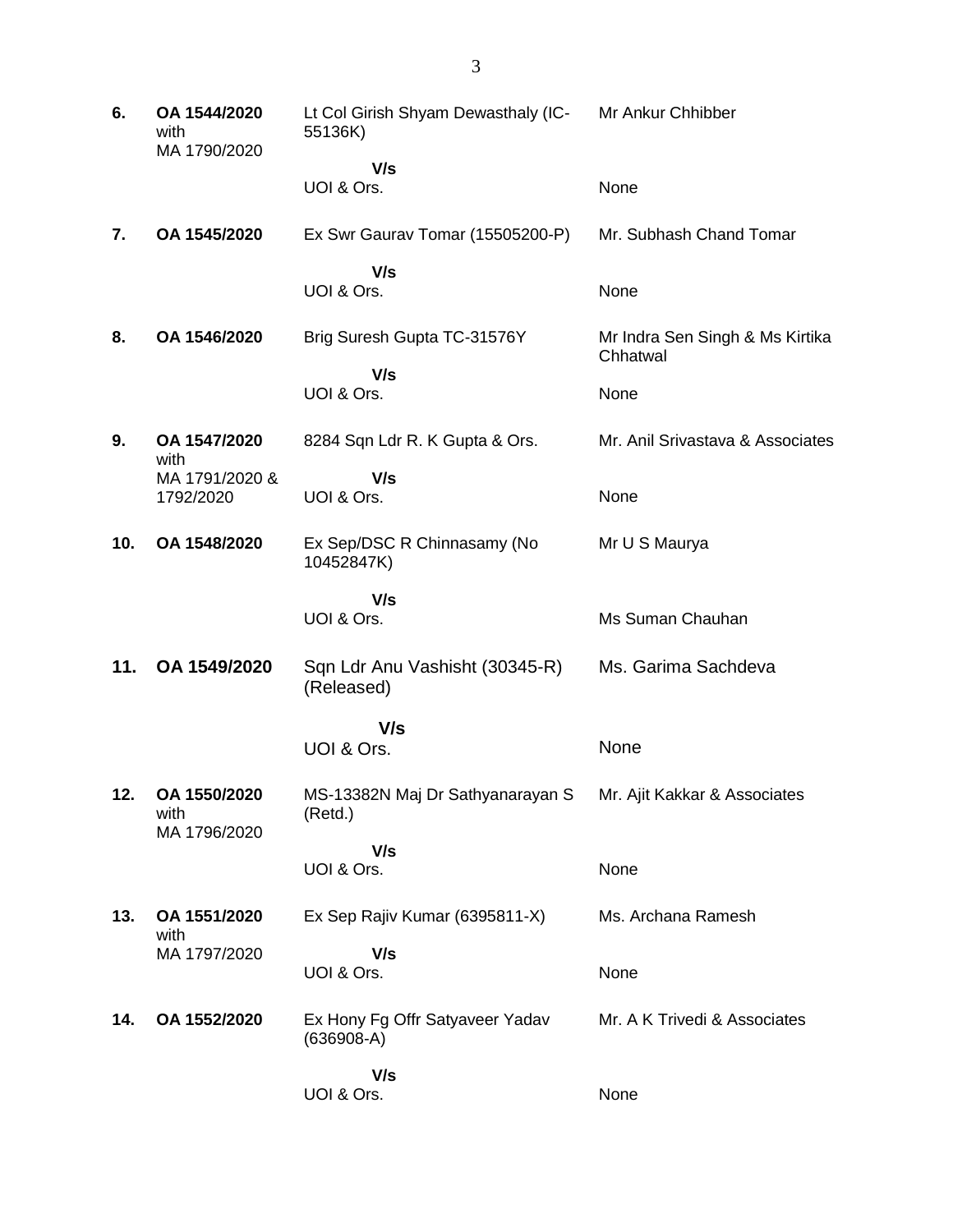| 15. | OA 1553/2020<br>with<br>MA 1798/2020 | HFO Satendra Narayan Tripathi (Retd) Mr Manoj Kr Gupta<br>(No 670567) |                                       |
|-----|--------------------------------------|-----------------------------------------------------------------------|---------------------------------------|
|     |                                      | V/s                                                                   |                                       |
|     |                                      | UOI & Ors.                                                            | None                                  |
| 16. | OA 1554/2020<br>with<br>MA 1799/2020 | Ex Sgt Bijendra Kumar Malik (No<br>760308 N)                          | Mr Durgesh Kumar Sharma               |
|     |                                      | V/s                                                                   |                                       |
|     |                                      | UOI & Ors.                                                            | None                                  |
| 17. | OA 1555/2020<br>with                 | Col KR Verma (Retd) (IC 48474 Y)                                      | Applicant In Person                   |
|     | MA 1800/2020                         | V/s                                                                   |                                       |
|     |                                      | UOI & Ors.                                                            | None                                  |
| 18. | OA 1556/2020                         | IC-35563Y Maj Gen B K Jain (Retd.)                                    | Mr. Indra Sen Singh/Abhishek<br>Singh |
|     |                                      | V/s<br>UOI & Ors.                                                     | None                                  |
|     |                                      |                                                                       |                                       |
|     | <u>MA (OTHERS)</u>                   |                                                                       |                                       |
| 19. | MA 1779/2020<br>in                   | JC-472326A Nb Sub Dinesh Kumar                                        | Mr. Virender Singh Kadian             |
|     | OA 1001/2020                         | V/s                                                                   |                                       |
|     |                                      | UOI & Ors.                                                            | Mr. J S Rawat                         |
| 20. | MA 1801/2020<br>in                   | Sgt VR Sanjay (904272 H)                                              | Mr. Gyan Chand Tripathi               |
|     | OA (Appeal)                          | V/s                                                                   |                                       |
|     | 1296/2020                            | UOI & Ors.                                                            | Mr VS Tomar                           |
|     |                                      |                                                                       |                                       |
| 21. | MA 1802/2020<br>ın<br>OA 861/2019    | Hony Nb Sub Khushal Singh (Retd)<br>(14503188K)                       | Mr S S Pandey & Associates            |
|     |                                      | V/s                                                                   |                                       |
|     |                                      | UOI & Ors                                                             | Mr Shyam Narayan                      |
|     | <b>For Final Hearing</b>             |                                                                       |                                       |
|     |                                      |                                                                       |                                       |
| 22. | OA 1405/2019                         | No. 13747608-M Nk Jivan Singh                                         | Mr. U S Maurya                        |
|     |                                      | V/s                                                                   |                                       |
|     |                                      | UOI & Ors.                                                            | Ms Suman Chauhan                      |
| 23. | OA 1526/2019                         | Nb Sub Ritul Chatterjee (JC 283824 H) Mr Virender Singh Kadian        |                                       |
|     |                                      | V/s                                                                   |                                       |
|     |                                      | UOI & Ors.                                                            | Ms. Jyotsna Kaushik                   |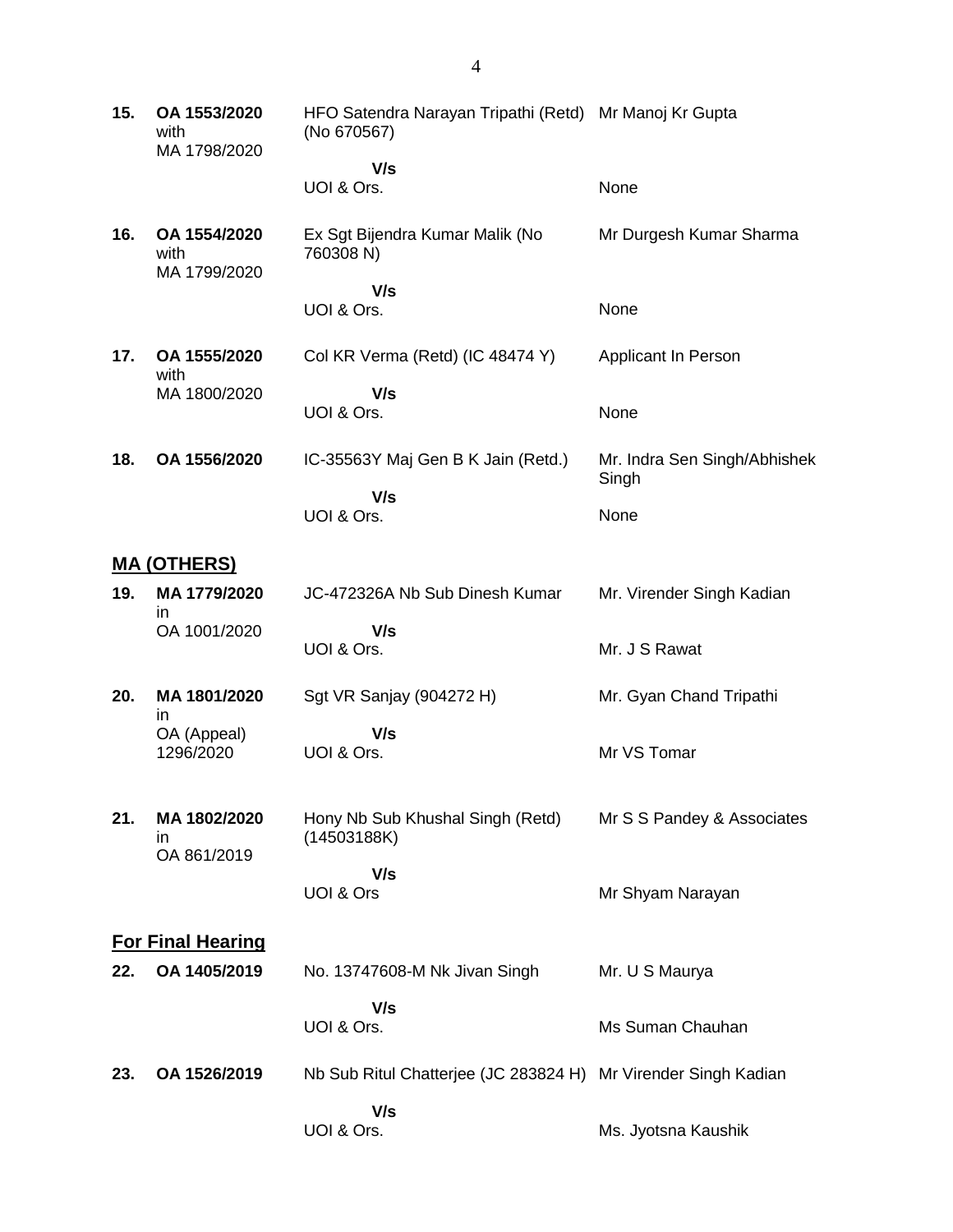### **HON'BLE THE CHAIRPERSON WILL SIT SINGLY IMMEDIATELY AFTER THE BOARD OF DB IS DISCHARGED**

|    | S. No. Case No.    | <b>Parties Name</b>                                     | <b>Advocate for Petitioner /</b><br><b>Respondents</b> |
|----|--------------------|---------------------------------------------------------|--------------------------------------------------------|
|    | <b>For Orders</b>  |                                                         |                                                        |
| 1. | AT 30/2020<br>ın   | IC-52262-L Lt Col Sanjiv Basu Mallick                   | Mr. Indra Sen Singh/Abhishek<br>Singh                  |
|    | OA 63/2018 (RB     | V/s                                                     |                                                        |
|    | Jaipur)            | UOI & Ors.                                              | Mr Prabodh Kumar                                       |
| 2. | MA 1768/2020<br>in | Ex Sgt Santosh Kumar Pal (762571-H) Ms. Pallavi Awasthi |                                                        |
|    | OA Diary No        | V/s                                                     |                                                        |
|    | 3750/2020          | UOI & Ors.                                              | None                                                   |